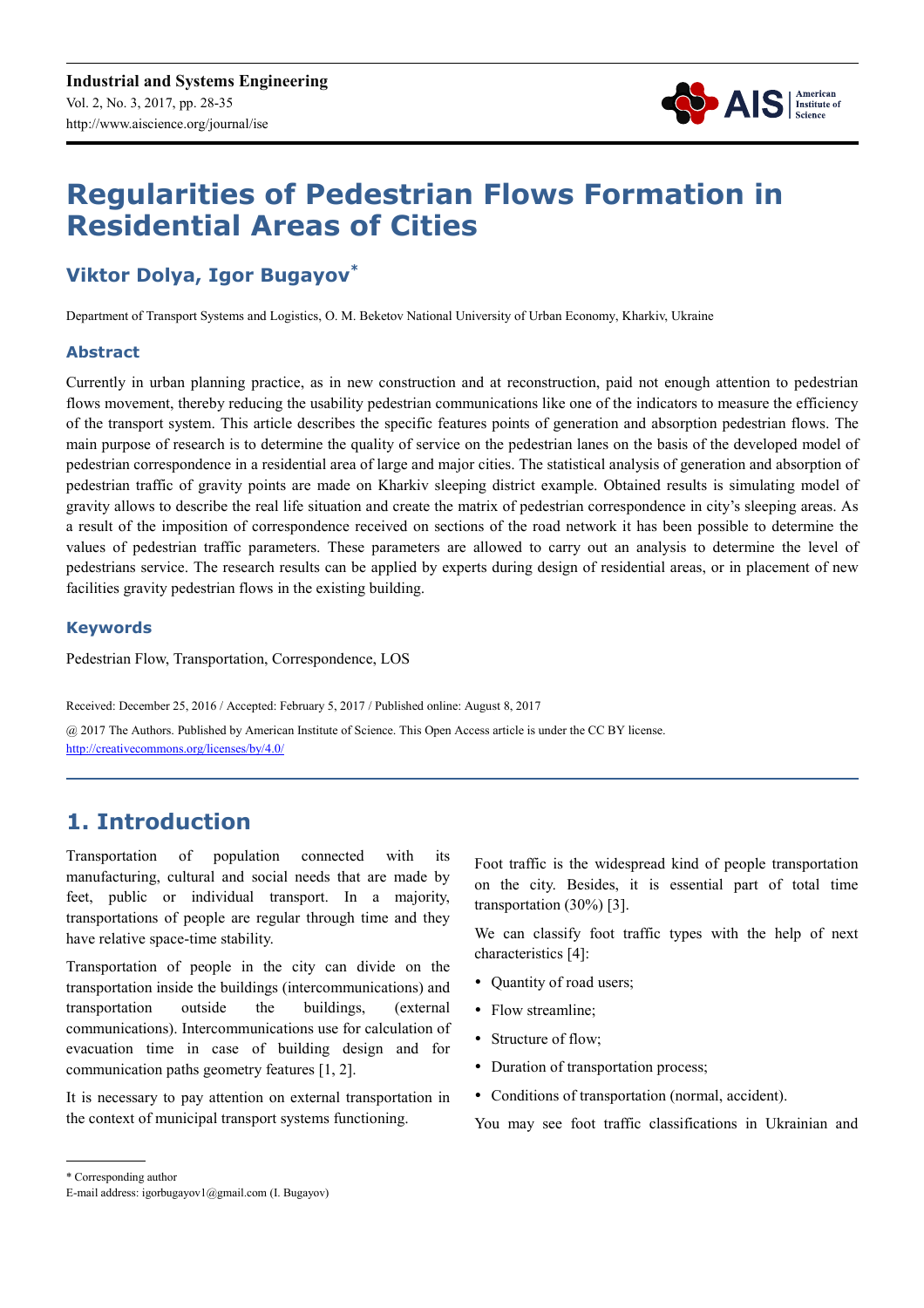European countries on figure 1-2.



**Figure 2.** Europeans foot traffic classification.

Comparing above-mentioned classifications, we can note that they are similar to each other but homeland classification is wider because it includes accident conditions. Foreign classification is more acceptable for consideration of foot traffic in normal conditions. In our research we will not be describe accident situations.

Depends on destination, the pedestrian movements can be divided into working and cultural-social transportations. Movements that form on the ways to enterprises, institutions and attraction points belong to working transportations. They characterize by homogeneity and orientation. It is current, mass-wide movement, which takes place in normal conditions. It includes movement of students and scholars too.

The movement of human flows with their cultural and social aims are characterized by flow inhomogeneity depends on its direction and road users. Cultural and social movements can be both long existing, contrary and unilateral short time (the movement of human flows after the events ending).

Foot traffics direct to the attraction points (means the places of formation and absorption of pedestrian communications) such as: residential buildings, stops of public transport, car parks, organizations and institutions, objects of cultural and social services, and more.

Buildings can be divided into groups depends on generation characteristics of foot traffic [4, 5]:

- Spectacular type that is episodic or cyclic;
- Commercial type, which is continuous in the course of the day, with increasing of volume in evening "peak- hour";
- Industrial, administrative, educational, residential, type that characterize by strongly pronounced morning and evening "peak-hour" periods;
- Passenger transport type that works according to transport working schedule and it depends on the surrounding buildings.

The one of the main characteristics for attraction point objects is the factor of transport and foot availability. The allocation of social and service objects hold on according to regulations [4, 5]: for enterprises and institutions, that serve the population everyday 150-500 м (2-6 min), occasionally – 500-1000 м (8-15 min), from time to time – more 1500 м (more than 20 min).

According to [6], the of foot availability range of municipal transport stops is 500 м. The author of work [7] suggests us to use test method of foot availability range of municipal transport stops in big, large and wide cities. This method takes into account the unstraightness of footpath, the quantity of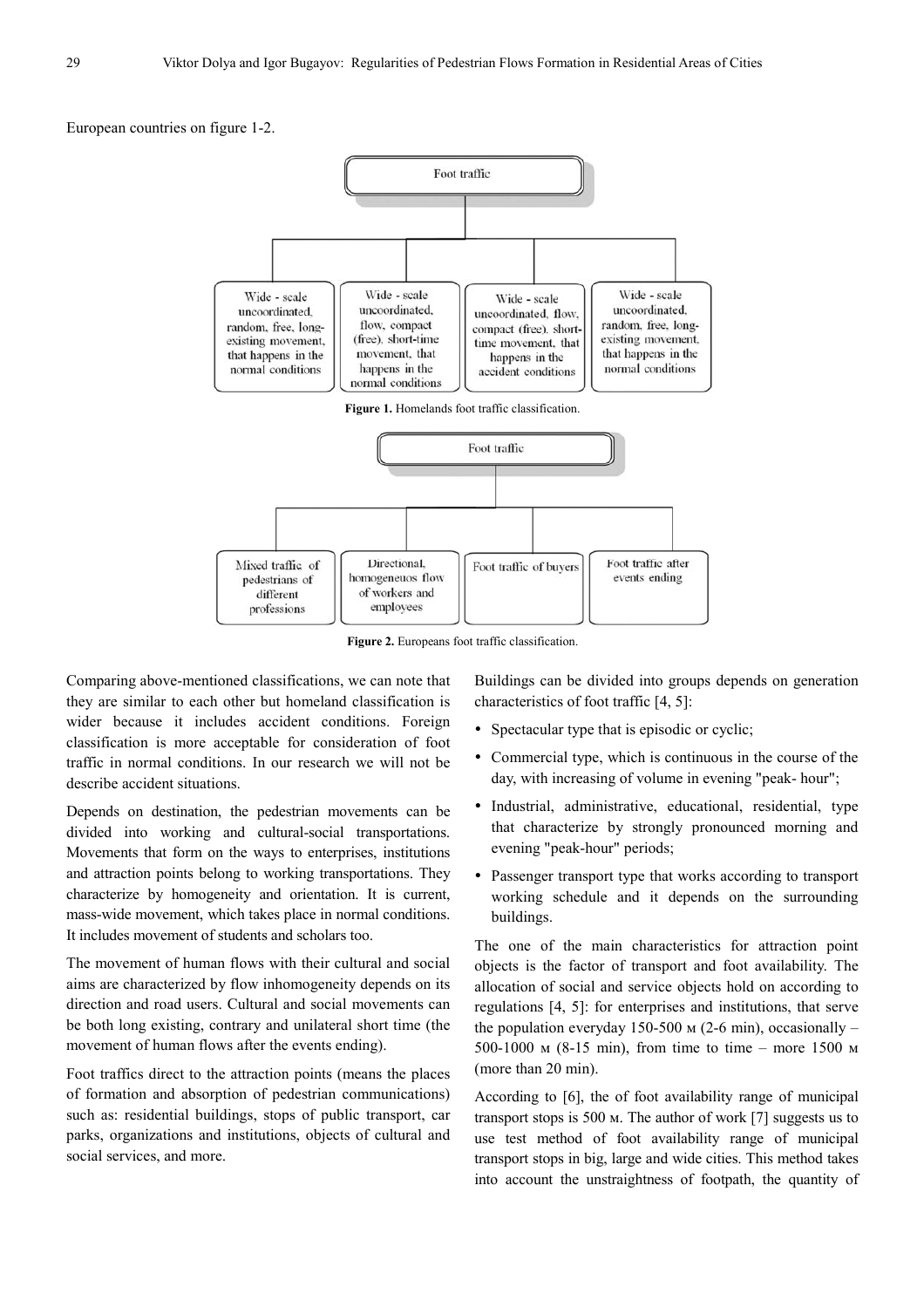municipal passenger transport routes and headway. Thus, the author of this work proves the influence of quantity route and average network domain of transport movement on the foot availability of municipal transport stops. Foot availability of shop is specified distance from shop to the center of uptown that provides the rational distribution of retail trade network [8]. Practically, we can see 3 trade areas which are defined by buyers availability principles such as: the closer one (10-12 min of foot availability), average (12-20 min of foot availability) and long-distance (more then 20 min) [8]. According to building standards [6], for trade enterprises, food service and social service the foot availability range is 500m in multistory building (6 min if the speed of pedestrian is 5km/h).

Review of literature sources showed that studied flow creating and absorbing characteristics of buildings are not enough studied in this way. In [4, 5] we can see the dependencies of daily generate capacity of foot traffic buildings that depend on their technical and operational characteristics. These dependencies are enough inexact and they did not specify during last years. In general, they use for calculation of evacuation ways and foot areas near buildings.

## **2. Pedestrian Traffic Model Design**

Foot traffic flows model is the tool for calculation and forecast of functional network parameters. Here we can refer intension, density and foot traffic specific intensity.

Foot traffic density is the quantity of people on the footpath unit area. (Footpath means pavement, pedestrian road, underground and aboveground crossover).

$$
q = Q/F, \tag{1}
$$

where q is foot traffic density, people./m<sup>2</sup>;

*Q* – quantity of people, which locate at a particular segment of the road network, people;

 $F$  – footpath area, m<sup>2</sup>.

The common footpath load characterizes by the foot traffic intensity  $(N)$ . It defines the quantity of pedestrian that pass through the footpath cross section in the time unit (one hour):

$$
N = Q/t , \t\t(2)
$$

where  $N$  – foot traffic intensity, people/hour;

*t* – calculation period, hour.

Calculated characteristic is the movement specific intensity:

$$
n = \frac{N}{b} \,. \tag{3}
$$

Footpath overall width, m.

To solve the problem of construction the pedestrian traffic model we can choose several stages (Table 1).

| <b>Stage</b>           | <b>Tasks</b>                                                         |  |  |  |
|------------------------|----------------------------------------------------------------------|--|--|--|
|                        | 1.1 Design the topological diagram                                   |  |  |  |
| 1. Network description | 1.2 Description the ways of communication                            |  |  |  |
|                        | 1.3 Determination the generation and absorbing volume of foot flows. |  |  |  |
|                        | 2.1 Calculation of the shortest distancies                           |  |  |  |
| 2. Model design        | 2.2 Calculation of communication                                     |  |  |  |
|                        | 2.3 Calculation of foot flows distribution in the network.           |  |  |  |
|                        | 3.1 Experimental research of foot flows parameters.                  |  |  |  |
| 3. Models check        | 3.2 Validity check of foot flow distribution model in the network.   |  |  |  |
|                        | 3.3 Model calibration                                                |  |  |  |

**Table 1.** Stages of design the distribution model of foot communication in the network.

#### *Design the topological diagram*

The topological method is most appropriate for model configuration description.

The network describes here graphically [9]. All the communication ways are given in the form of ordered set sections. Network nodes are crossing of communication routes and foot attraction points. Arcs are space interval between nodes.

#### *Description of communication ways.*

Communication ways are characterized with the huge amount of parameters: route plan, centerline grade, type of surface, and path length. Natural method is the most appropriate to define communication ways characteristics [4, 10]. Configuration and path length it is better to define with the help of ground maps.

#### *Determination the generation and absorbing volume of foot flows.*

Foot flows direct to the attraction point objects, places of appearing and absorbing foot communications (residence buildings, municipal transport stops, parking, organizations and institutions, cultural and social service objects etc.)

With the help of natural researching method, it is possible to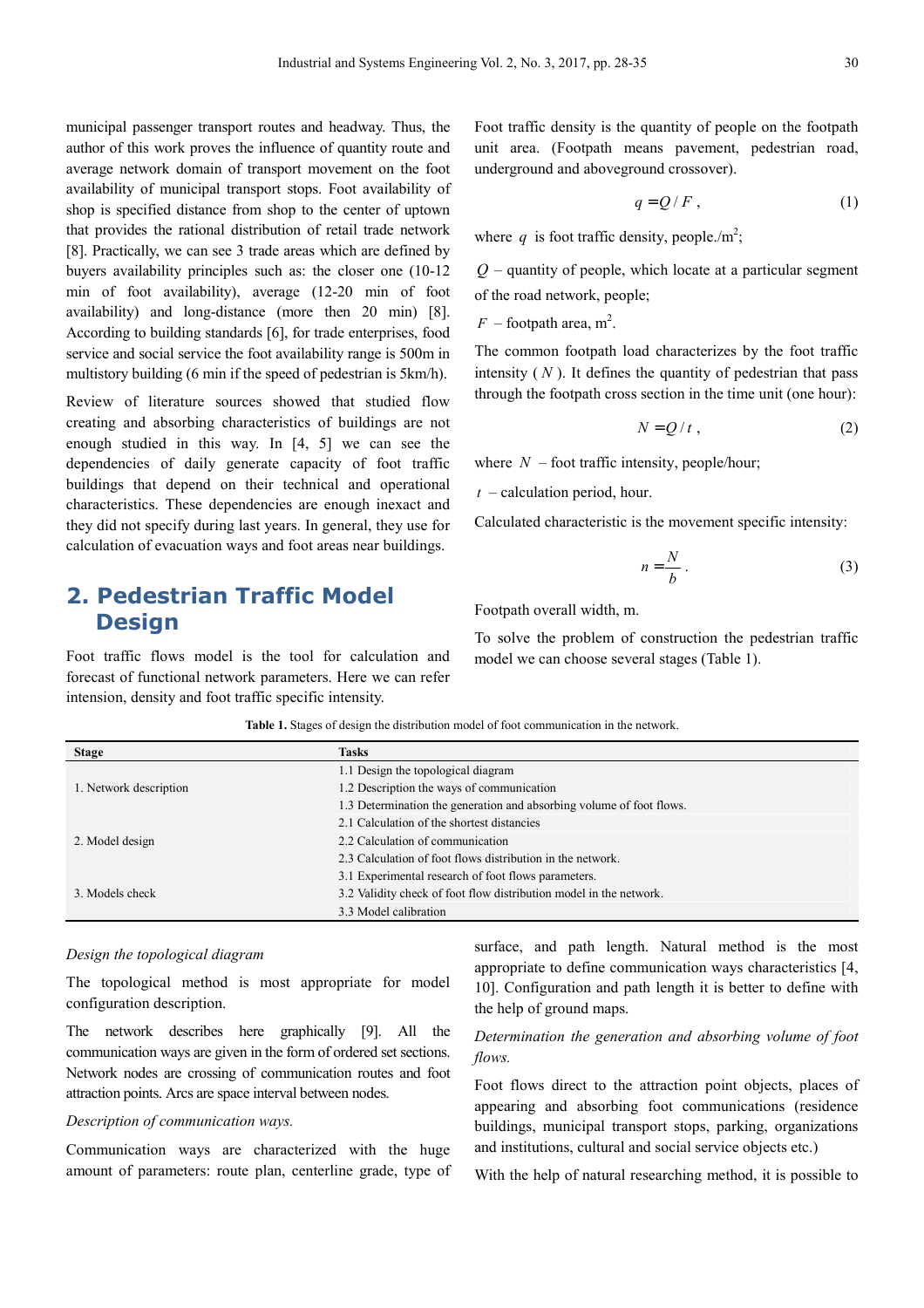receive the information about generation and absorbing volume of foot flows [4, 5, 11]. The point of this method is that researchers make a calculation of generation and absorbing volume of foot flows in the different network nodes. This method gives us more accurate results cause there are no assumptions, but it is characterized by significant labor costs. However, this method is the most appropriate for receiving the information about generation and absorbing volume of foot flows.

#### *Calculation of the shortest distances.*

There are several methods to calculate the shortest distances nowadays. The most famous and frequently used methods in solving practical tasks are potential method, Floyd-Worshell method, Dikster method, Bellman- Ford method, Levit method etc.

For all these methods, it is necessary to present transport network in diagrams.

#### *Calculation of communication.*

The next stage is to determine the pedestrian movement volume on the elements of road networks. Mobility plan is used for quantitative movement evaluation in network. Its elements are the movement volumes between each pair of nominal areas. Gravity model is the widespread model between others. On the base of gravity model is an assumption that the volume of transport flow from the departure area to arrival area are proportional to the volume of all flows, and function that depends on the transport distance between these areas. Transport distance shows the level of area proximity considering the speed and accommodation of movement, which is given by transport network. The determination method of this value may be different in various versions of the model.

The most widespread and traditional gravity model is based on hypothesis [11, 12]:

$$
b_{ij} = k \cdot HO_i^{\alpha} \cdot HP_j^{\beta} \cdot f(l_{ij}), \qquad (4)
$$

where  $b_{ij}$  – potential connections between areas *i* and *j*;

*k* - scale coefficient;

 $HO_i^{\alpha}$  - passenger departure volume from area *i* during calculation period;

 $HP_j^{\beta}$  - passenger arrival volume in area *j* during calculation period;

 $f(l_{ii})$  - gravity function, that shows the distance or time expenditure during the transportation from area *i* to area *j* ;

 $\alpha$ ,  $\beta$  - empirical coefficients.

Correlations (4) should be made together with limitations (5) and (6). It provides the balance of mobility plan:

$$
\sum_{j}^{n} b_{ij} = HO_i , \qquad (5)
$$

$$
\sum_{i}^{n} b_{ij} = H P_j , \qquad (6)
$$

where  $n$  – quantity of transport area.

In this modelling method, it is necessary to give special consideration to formalization of gravity function [11, 12].

Classical gravity function is defined between the communication size and the distance between areas that usually are expressed in time communication:

$$
f(l_{ij}) = \frac{a}{t_{ij}^k},\tag{7}
$$

where  $t_{ij}$  - communication time between nodes *i* and *j*, hour.;

*a* , *k* - empirical coefficients that are determined by means of model calibrating with the help of natural researches.

*Calculation of foot flows distribution in the network.* 

The foot flow distribution in network are defined after the mobility plan receiving.

There are several methods of communication determination in network arcs [13, 14, 15, 18].

The easiest one is the method of the shortest distance. According to this method, the communication between each node of pairs "lay over" on the short distance road that connects these nodes. To determine the shortest distance we can use various criteria such as minimum communication time, minimum distance, minimum costs etc. The algorithm of method is to determine the shortest distance mobility with certain criterion. Then, to distribute the communication in network arcs to the shortest calculated routes roads according to nodes.

#### *Experimental research of foot flows parameters.*

The aim of experimental regularities researches of foot traffic parameters changes is in the developing of mathematical model that could give a possibility to define the mail transportation parameters. These regularities are necessary to create the communication distribution model in network.

First, we need to determine the generation and absorbing volume of foot flows in the attraction points - places of appearing and absorbing foot communications such as residence buildings, municipal transport stops, parking, organizations and institutions, cultural and social service objects etc.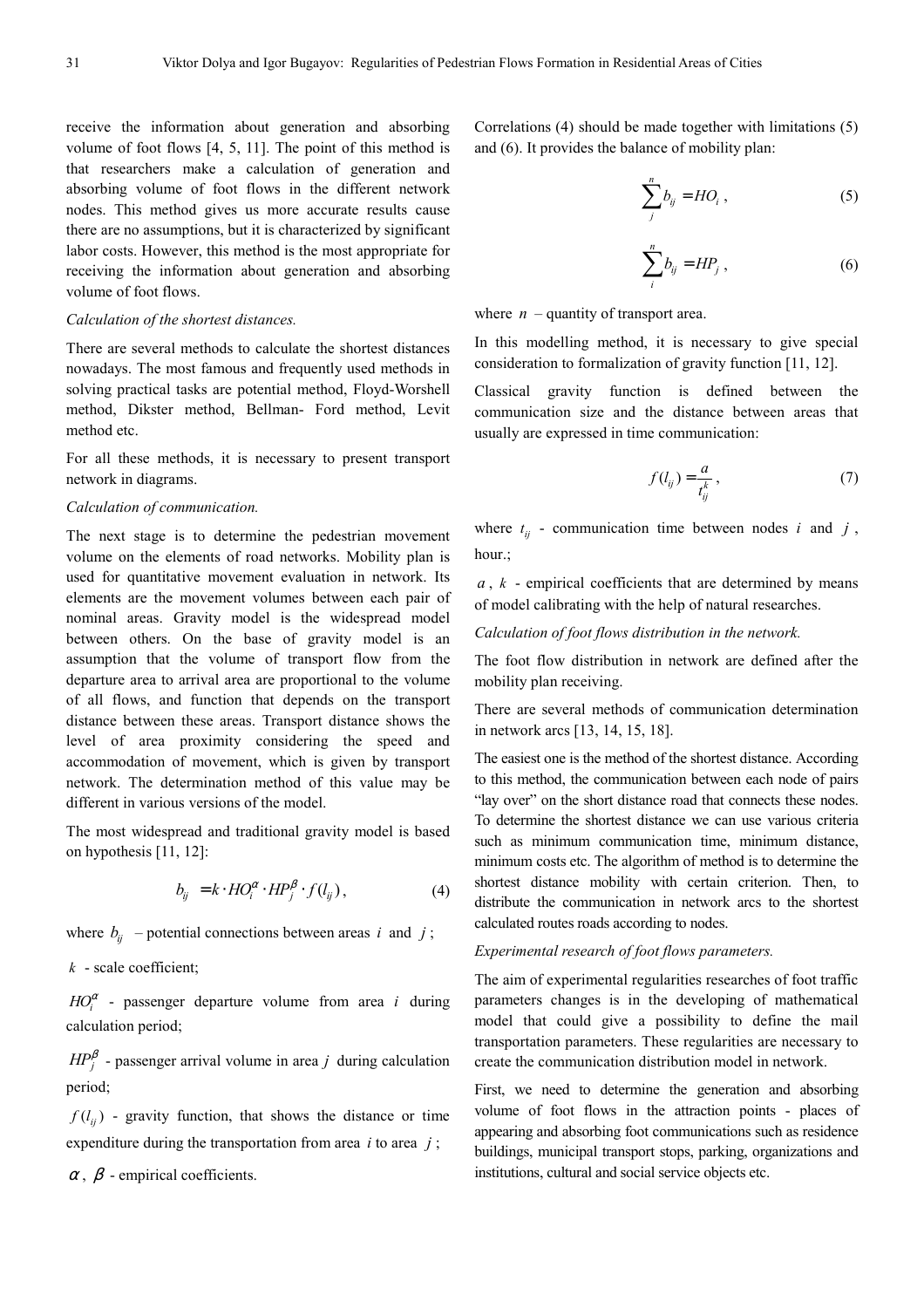Next stage of experimental researches is to define the foot flow parameters (intensity, speed, density) on the main communicational routes.

#### *Validity check of foot flow distribution model in the network.*

After distribution model development of foot flow in the network, it is necessary to define relative error of model in each arc with next formula:

$$
\delta_{Ni} = \frac{\left| N_{\phi i} - N_{\rho i} \right|}{N_{\phi i}},\tag{8}
$$

where  $N_{\phi i}$  – actual intensity value of foot flow on arc *i*, people./hour.

 $N_{pi}$  - calculated intensity value of foot flow on arc *i*, people./hour.

The average approximation error of model defines with next formula:

$$
A = \frac{1}{n} \sum_{i=1}^{n} \frac{|N_{\phi i} - N_{\rho i}|}{N_{\phi i}} \cdot 100\%,
$$
 (9)

where *A* - average approximation error of model

 $N_{di}$  – actual intensity value of foot flow on arc *i*, people./hour.

 $N_{pi}$  - calculated intensity value of foot flow on arc *i*, people./hour.

If the average approximation error of model is not over than 10% we can say that the accuracy of developing model is quite enough.

### **3. Research and Data Analysis**

As a part of this work, the main foot flow researches are directed to define the regularities of their formation and absorbing. Four housing complexes in Saltivka building estate (in Kharkov) were chosen as the subjects of researches (figure 3).



**Figure 3.** Scheme of research district.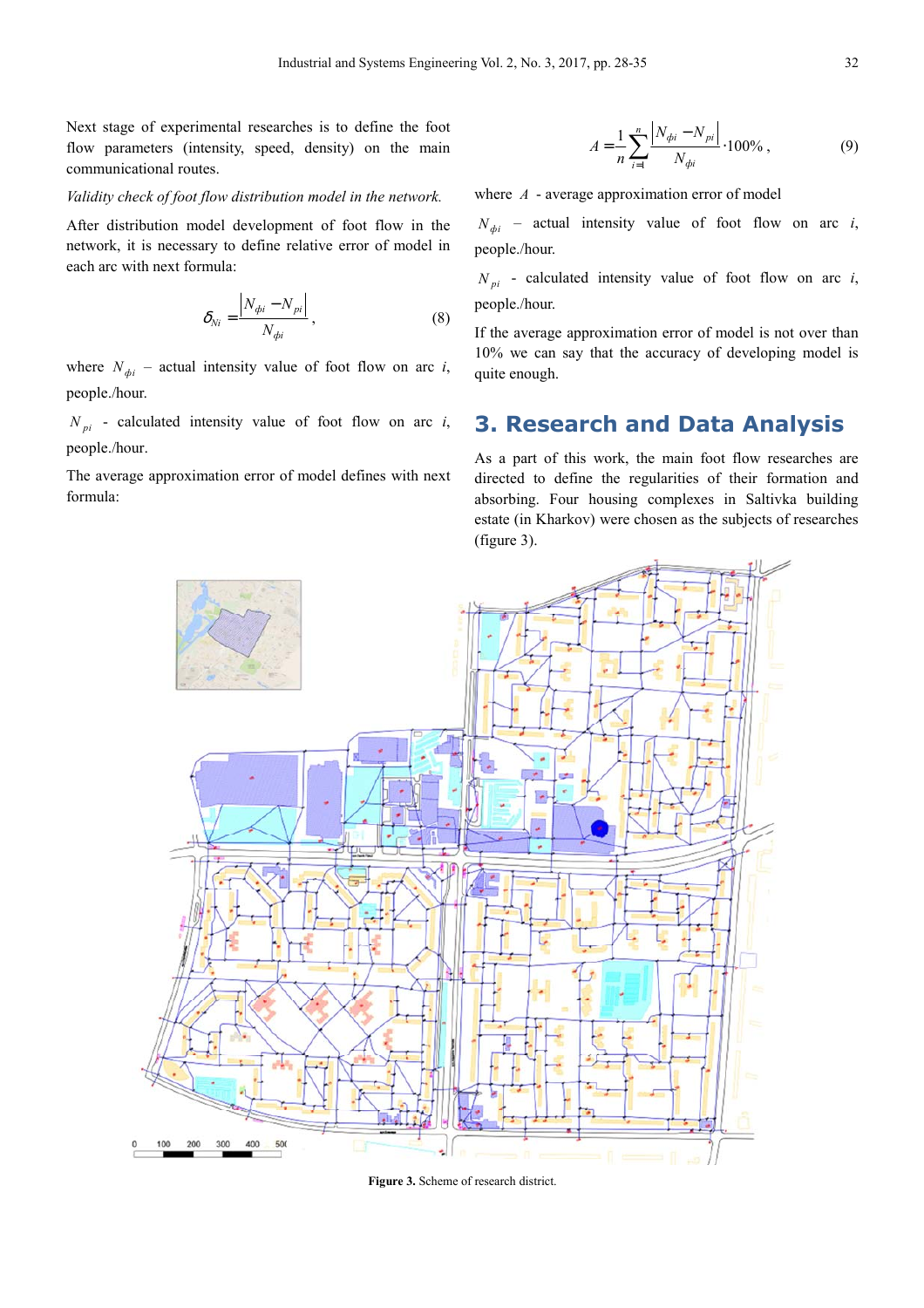This district was bounded by the Blyuhera st, Gvardeytsev Shironintsev st, Akademika Pavlova st, Uborevicha st, Barabashova st.

They are arterial streets of municipal and regional meaning where lay the routes of municipal passenger transport. There are also 2 metro stations «Studencheskaya» «Heroiv Pratsi». The housing development situates in the foot availability range of municipal transport stops.

Within the area of research were defined 304 foot attraction objects, where 159 of them are residential houses, 22 educational institutions, 31 - retail objects for food and nonfood goods with area 30  $m^2$ , 16 objects for car keeping with the capacity of 3200 - car places; 650 foot network nodes and 1286 arcs. Also, here we can add the presence of several High Educational Institutions such as: National Pharmaceutical University, Kharkiv National Teacher's University named by G. S. Skovoroda. Mainly here takes place foot transportation from «Studencheskaya» metro station. Here is suburban bus station near «Heroiv Pratsi» metro station.

Analyzing the residential houses we defined that 9-storey, 12-storey and 16-storey buildings dominate here. For research were chosen two 12-storey buildings with 4 entrances in each. They are on the distance 600 m and 1000 m from "Studencheskaya" metro station. During the researches, we recorded the quantity in people, who enter and go out to building during 5 minutes intervals. All researches took place at workdays at morning hours.

Figure 4, 5 shows the results of buildings researches, that are at the distance 600 m and 1000 m from «Studencheskaya» metro station.

Natural research analyses showed that the building which is closer to metro station has more significant peak hour period compared with further one [19]. Its peak period starts earlier and it is more in tact (Figure 4, 5).

We defined mobility plan with the help of dependency  $(4)$ and (7) on the base of time data by generation and absorbing objects volume of foot attraction, actual communications and foot flow intensity on main arcs that were determined by natural method.

Received mobility plan and the shortest distance mobility are as a ground for definition the foot flow in the road network. Average approximation error (9) is not over that 10%

The quality of foot movement is defined by virtue Level of service. (LOS) [16].

According to [16] is possible to define Level of service (LOS) at network particular area.



**Figure 4.** Building on the distance of 600 m from «Studencheskaya» metro station.



**Figure 5.** Building on the distance of 1000 m from «Studencheskaya» metro station.



Figure 6. Foot flow on the network arc coming to «Studencheskaya» metro station.

As we see from the natural researches (Figure 4-6), the foot flows are irregular during one hour. Calculated hour meanings of foot flow at network don't give us the objective estimation of service levels during one hour. That's why it was suggested to provide the foot flow modeling which different intervals (equal  $\Delta T$ ). We uses next method [11, 17]:

1. Enter time of foot flow from the departure point *i* to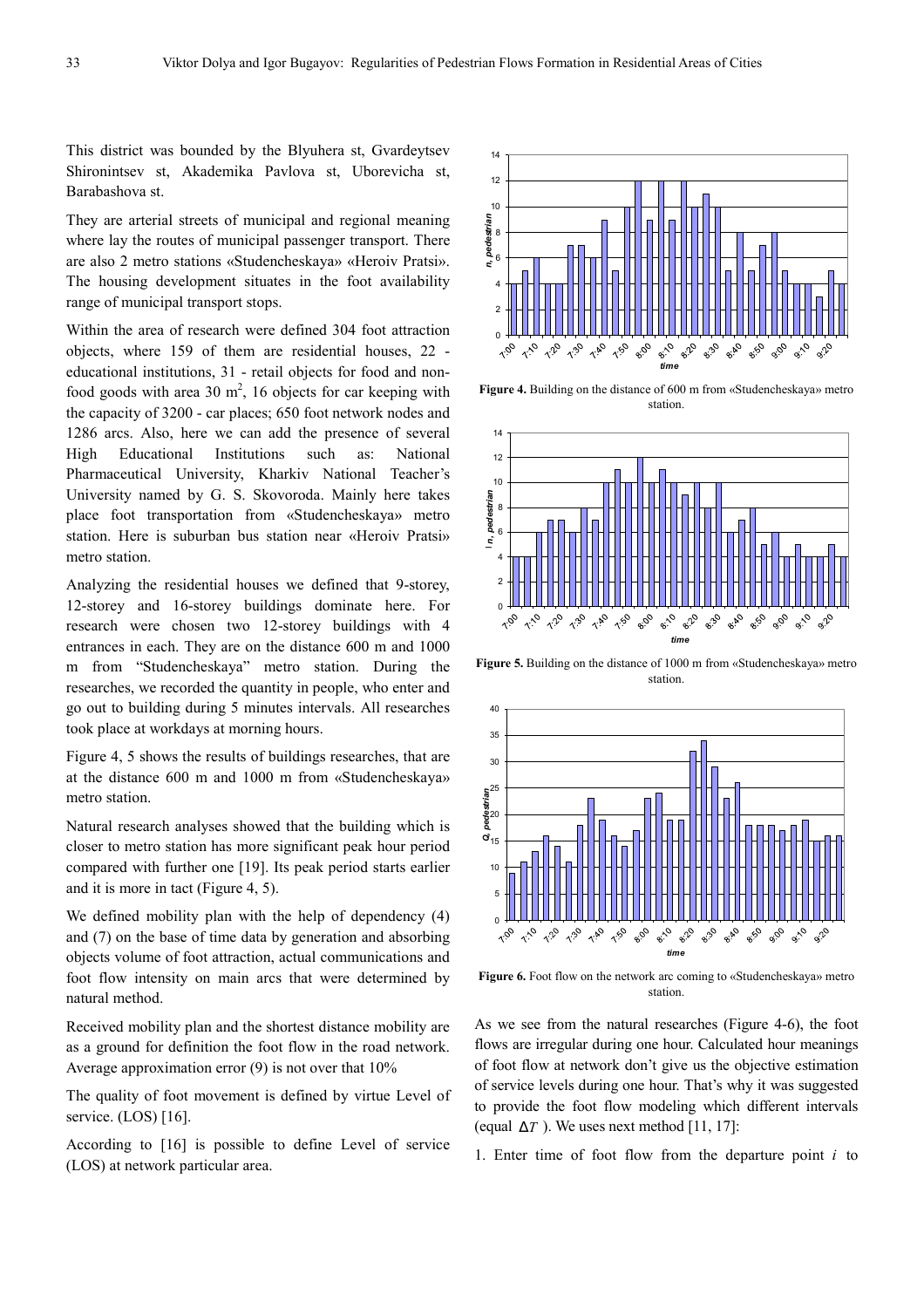arrival point *j* define with dependence:

$$
T_{Bij} = T_{Hj} - t_{nij} - T_{Pij} \,, \tag{10}
$$

where  $T_{Hi}$  - departure time in point *j*;

 $t_{nij}$  - movement period of time from point *i* to point *j*;

 $T_{pi}$  - the period of reserving time by pedestrians  $T_{Pii} = f(t_{nii})$ .

2. Ending time of foot flow movement from point *i* to point *j* is:

$$
T_{3ij} = T_{nomou} - T_{Bij} - T_{Pij} \,,\tag{11}
$$

where  $T_{\text{nomoy}}$  - absolute N present time

3. Start time of foot flow movement from point *i* to point *j* is:

$$
T_{novij} = T_{nomov} - T_{Bij} \,. \tag{12}
$$

4. Location point of foot flow beginning *B* will belong to transport node  $L_1$  section  $L_2 - L_1$  of network road if:

$$
\begin{cases} T_{novij} > t_{ni,L_2} \\ T_{novij} \le t_{ni,L_1} \end{cases},\tag{13}
$$

where  $t_{ni, L_1}$  - communication time from departure point *i* to node  $L_1$ ;

 $t_{ni,L_2}$  - communication time from departure point *i* to node  $L_{2}$  .

5. Location point of foot flow finishing A will place in node

 $L_2$  section  $L_2 - L_1$  network road if:

$$
\begin{cases}\nT_{Oij} > t_{ni,L_2} \\
T_{Oij} \le t_{ni,L_1}\n\end{cases}.\n\tag{14}
$$

If  $T_{Bii} > T_{nomov}$  -it means that pedestrians didn't go out from point *i* to point *j* at the recent time.

If  $T_{Oij} < T_{nomov}$  - all pedestrians have already arrived from point  $i$  to point  $j$ .

Taking into account given methods it is possible to receive the foot flow characteristics at less time intervals. Figure 7 shows the foot flow model data at network section.



According to [16] during one hour the average square accounts for one pedestrian is  $2,58$  m<sup>2</sup>/h and corresponds to LOS C. Service level will be on the section between from LOS C to LOS E (Table 2) if we analyze 5 min. time intervals.

|  |  | <b>Table 2.</b> The service level (LOS) during 1 hour. |  |  |  |
|--|--|--------------------------------------------------------|--|--|--|
|--|--|--------------------------------------------------------|--|--|--|

| time          | 8:00 | 8:05 | 8:10 | 8:15 | 8:20           | 8:25 | 8:30            | 8:35            | 8:40 | 8:45     | 8:50 | 8:55 |
|---------------|------|------|------|------|----------------|------|-----------------|-----------------|------|----------|------|------|
| space $M^2/D$ | 2.47 | 4.1  | 1.99 | 2.07 | $\sim$<br>1.30 | 1.70 | 71<br>$\cdot$ . | 214<br>$\sim$ . | 1,99 | $-$<br>. | 70   | 1,89 |
| LOS           |      |      |      |      | -              |      |                 |                 |      |          | ∸    |      |

# **4. Conclusions**

To calculate and forecast network functional parameters it is appropriate to use modeling of foot flow transportation. Mobility plan is the base for calculation of main foot flow characteristics at network road. Gravity model is widespread method for determination of mobility plan.

Natural research analysis showed that foot flow characteristics change during one hour. The biggest changes happen at the period of peak hour. This is due to that hour pedestrian movement consist of working movement.

To analyze conditions and estimation of quality transportation we use time characteristics of foot flow. However, it is better to divide one hour into short time intervals. It gives the possibility to estimate the quality of pedestrian service more accurate. Used method of parameter determination of foot flow at network road allowed to define that as the whole the service level somewhere is on decentish level but there are some time intervals, where we can see insufficient service level.

The results of given research can be used by specialists both in project activities and in estimation of pedestrian quality service in existing building.